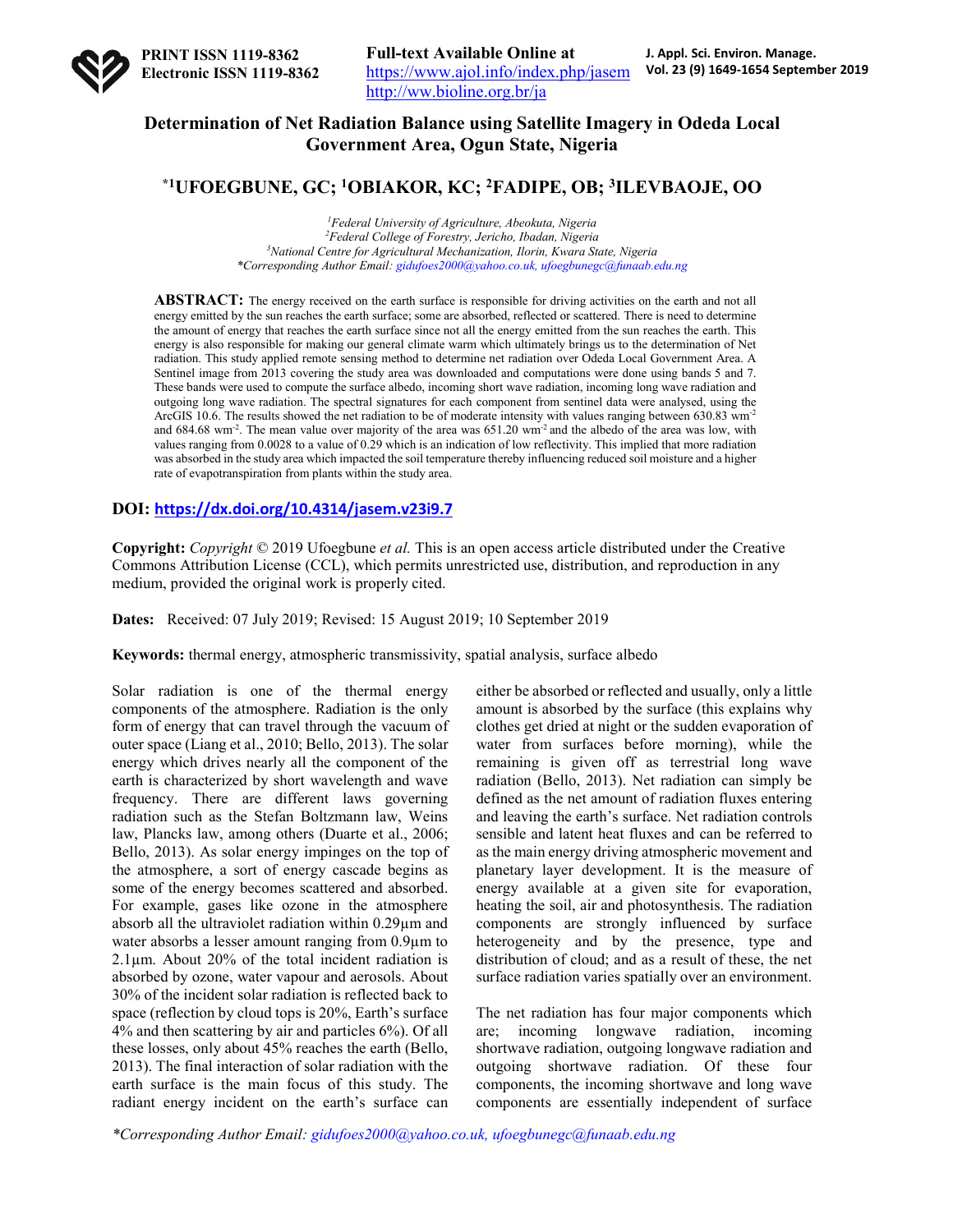condition while the remaining two components strongly depend on the nature of the surface. Net radiation, being a meteorological parameter, can be measured using net radiometer or a long wave or short wave radiometer (Bello, 2013). However, these instruments only take point measurements, that is, they only measure the net radiation of the localty where the instrument is sited and does not aid the understanding of regional net radiation (Samani *et al.* 2007). Due to the limited number of these instruments in Nigeria especially Abeokuta, obtaining reliable data for net radiation estimates over space and time would be difficult which has made net radiation data in Nigeria rarely available due to the high cost of the instrument and calibration error. This study addressed these questions: What are the alternative methods through net radiation can be determined? Can GIS be a perfect tool for investigating Net Radiation? How possible can the net radiation be obtained in space and time? What are the locations around Odeda local government that experience varying intensities in Net Radiation? This it did by, determining the incoming radiation and outgoing short wave radiation, long wave radiation, albedo and net radiation.

## **MATERIALS AND METHODS**

*Study Area:* Odeda is a local government area in Ogun state, Nigeria (figure 1). The local government is located between latitudes  $7^013'N$  and  $3^031'N$  and longitudes  $3^010^1E$  and  $3^045^1E$ . The local government area has an extensive landmass (1263.45 sq km) with Derived Savannah vegetation. The climate is Tropical with double maxima rainfall between April and October having a relatively dry August. The area also has an average temperature of about 27<sup>0</sup>c, an annual rainfall of 1238mm yearly (103.2mm average rainfall yearly).



**Fig 1**: Odeda Local Government

In this study, a Sentinel satellite image data from 2013 was downloaded from earth explorer website (https://earthexplorer.usgs.gov) which was then processed and analysed using the ARCGIS 10.6 software. The analysis followed the guidelines specified by Bastiaanssen (2002). This approach computed net radiation using the Surface Energy Balance Algorithm for Land (SEBAL) model to compute net radiation. This approach computed the incoming longwave and shortwave radiation as well as the outgoing longwave and shortwave radiation alongside the albedo and emissivity.

*Computation of the Surface Albedo: α:* Surface albedo is a reflection coefficient defined as the ratio of the reflected radiant flux to the incident radiant flux.

$$
\alpha = \frac{\alpha_{\text{toa}} - \alpha_{\text{path-radiance}}}{\alpha_{\text{sw}^2}} \tag{1}
$$

**αtoa:** This is the albedo at the top of the atmosphere. This is the albedo unadjusted for atmospheric transmissivity.

$$
\alpha_{toa} = \sum (\omega_{\lambda} * \rho_{\lambda}) \tag{2}
$$

Where:  $\omega_i$  is a weighting coefficient for each band computed as follows:

$$
\omega_{\lambda} = ESUN_{\lambda}/ESUN_{\lambda}
$$
 (3)  
ESUN <sub>$\lambda$</sub>  is the mean solar exo-atmospheric irradiance

for each band  $\left(\frac{V}{m}\right)^2$  (W/m<sup>2</sup>).  $\rho_{\lambda}$  is the reflectivity for each band

$$
\rho_{\lambda} = \pi. \frac{L_{\lambda}}{ESUN_{\lambda}}. \cos\theta. d_r \tag{4}
$$

*UFOEGBUNE, GC; OBIAKOR, KC; FADIPE, OB; ILEVBAOJE, OO*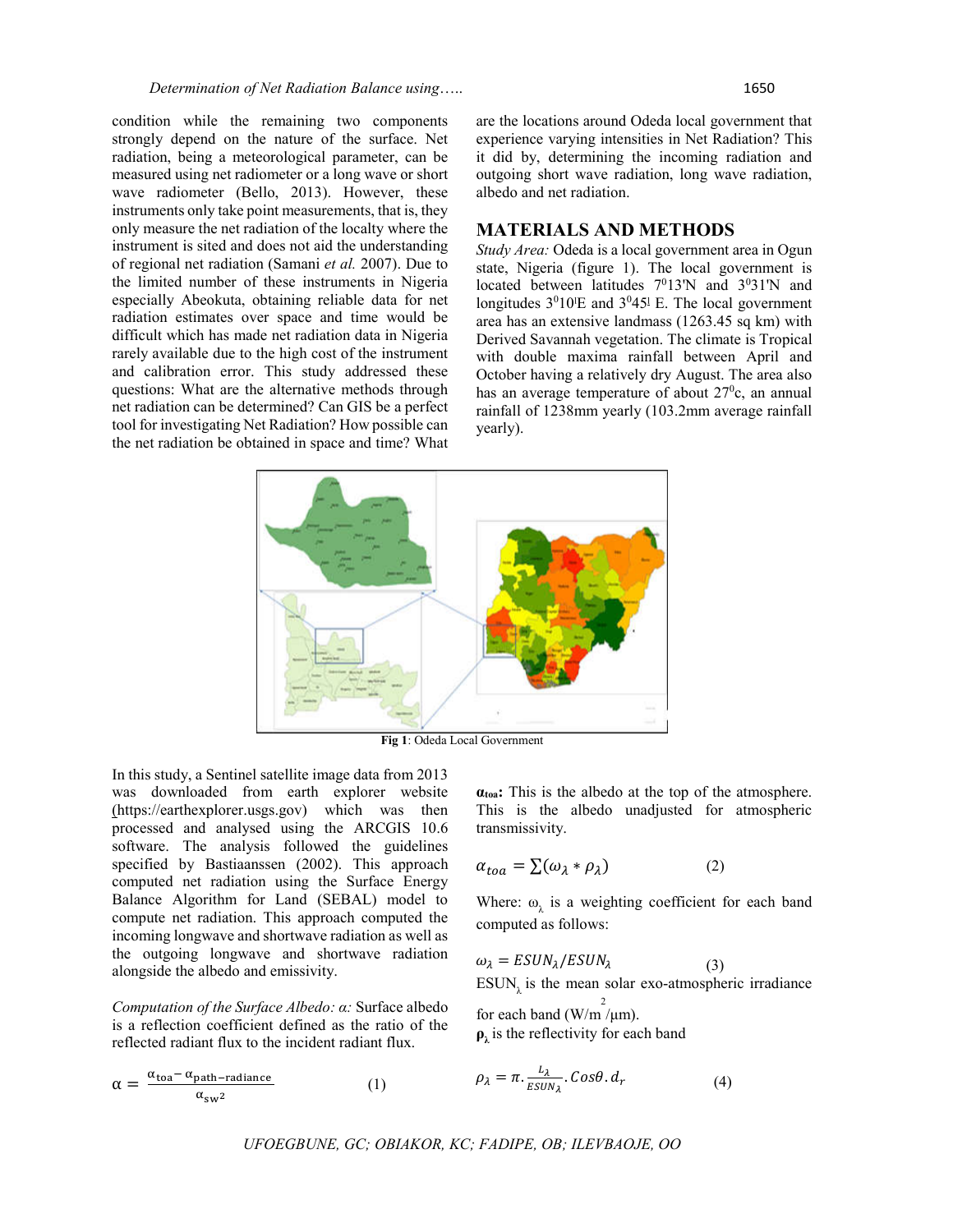Where:  $\cos \theta$  is the cosine of the solar incidence angle and it is computed using the header file data on sun elevation angle  $(β)$  where  $\emptyset = (90 - \beta)$  (5)

 $d_{\rm r}$  is the inverse squared relative earth-sun distance.

$$
d_r = 1 + 0.033 (D OY \left(\frac{2\pi}{365}\right))
$$
 (6)

Where DOY is the sequential day of the year. The angle (DOY  $\times$  2π/365) is in radians. Values for d range from 0.97 to 1.03 and are dimensionless.

**Lλ:** This is the outgoing radiation energy of the band observed at the top of the atmosphere by the satellite. The units for  $L_{\lambda}$  are W/m /sr/ $\mu$ m.

L\_λ=((LMAX–LMIN)/(QCALMAX– QCALMIN))(DN-QCALMIN)+LMIN …….(7) Where: DN is the digital number of each pixel

LMAX and LMIN are calibration constants

QCALMAX and QCALMIN are the highest and lowest range of values for rescaled radiance in DN. **αpath\_radiance:** is the average portion of the incoming solar radiation across all bands that is back-scattered to the satellite before it reaches the earth surface. It ranges between 0.025 and 0.04 and for SEBAL we recommend a value of 0.03 based on Bastiaanssen (2000).

**αsw:** is the atmospheric transmissivity which is defined as the fraction of incident radiation that is transmitted by the atmosphere and it represents the effects of absorption and reflection occurring within the atmosphere.

 $\tau_{sw} = 0.75 + 2 + 10^{-5} * z$  ……… (8)

Where z is the elevation above sea level (m) of the weather station.

#### *Determination of incoming short wave radiation*  $(R_{S_1})$ :

**R**<sub>S</sub><sub>↓</sub>: The amount of shortwave radiation that remains available at the surface which is a function of the surface albedo  $(\alpha)$ .

$$
R_{s\downarrow} = G_{sc} * cos\theta * d_r * \tau_{sw} \qquad \qquad \ldots \ldots \ldots (9)
$$

Where:  $G_{\rm sc}$  is the solar constant (1367 W/m<sup>2</sup>)

# $\mathbf{R}_{\mathbf{S}\downarrow}$ : is the incoming shortwave radiation

*Determination of the incoming long wave radiation:*  $R_{L}$  is the incoming long wave radiation and it is computed using a modified Stefan-Boltzmann equation with atmospheric transmissivity and a selected surface reference temperature.

$$
R_{L\downarrow} = \varepsilon_a * \sigma * T_a^4 \qquad \qquad \dots \dots \dots (10)
$$

Where:  $\sigma$  is the Stefan-Boltzmann constant (5.67  $\times$  10  $W/m^2/K$ , and  $T_a$  is the near surface air temperature (K).

**ε**<sub>s</sub> is the atmospheric emissivity (dimensionless)

$$
\varepsilon_a = 1.08 * (-ln \tau_{sw})^{265} \qquad \dots (11)
$$
  
Where:  $\tau_{sw}$  is the atmospheric transmissivity calculated earlier

Therefore,  $R_{L\downarrow} = 1.08 * (-\ln \tau_{sw})^{265} * \sigma * T_{cold}^{4}$ . (12)

 $T_a$  is the near surface air temperature  $(K)$ .

**ɛ:** Surface emissivity is the ratio of the thermal energy radiated by the surface to the thermal energy radiated by a blackbody at the same temperature and wavelength and under the same viewing conditions. It is a dimensionless number between 0 (for a perfect reflector and 1(for a perfect emitter).

*Determination of outgoing long wave radiation: RL↑ :* is the outgoing long wave radiation and it is computed using the Stefan-Boltzmann equation with a calculated surface emissivity and surface temperature.

$$
\mathbf{R}_{\mathbf{L}\uparrow} = \varepsilon_{\mathbf{o}} \times \boldsymbol{\sigma} \times \mathbf{T}_{\mathbf{sw}}^{\mathbf{4}} \dots \dots \dots (13)
$$

Where:  $\varepsilon_0$  is the "broad-band" surface emissivity (dimensionless)

**σ** is the Stefan-Boltzmann constant  $(5.67 \times 10^{-8})$  $W/m^2/K^4$ 

 $T<sub>s</sub>$  is the surface temperature  $(K)$ .

*Determination of Net Radiation:* The final step is to then compute the net radiation value over the area: To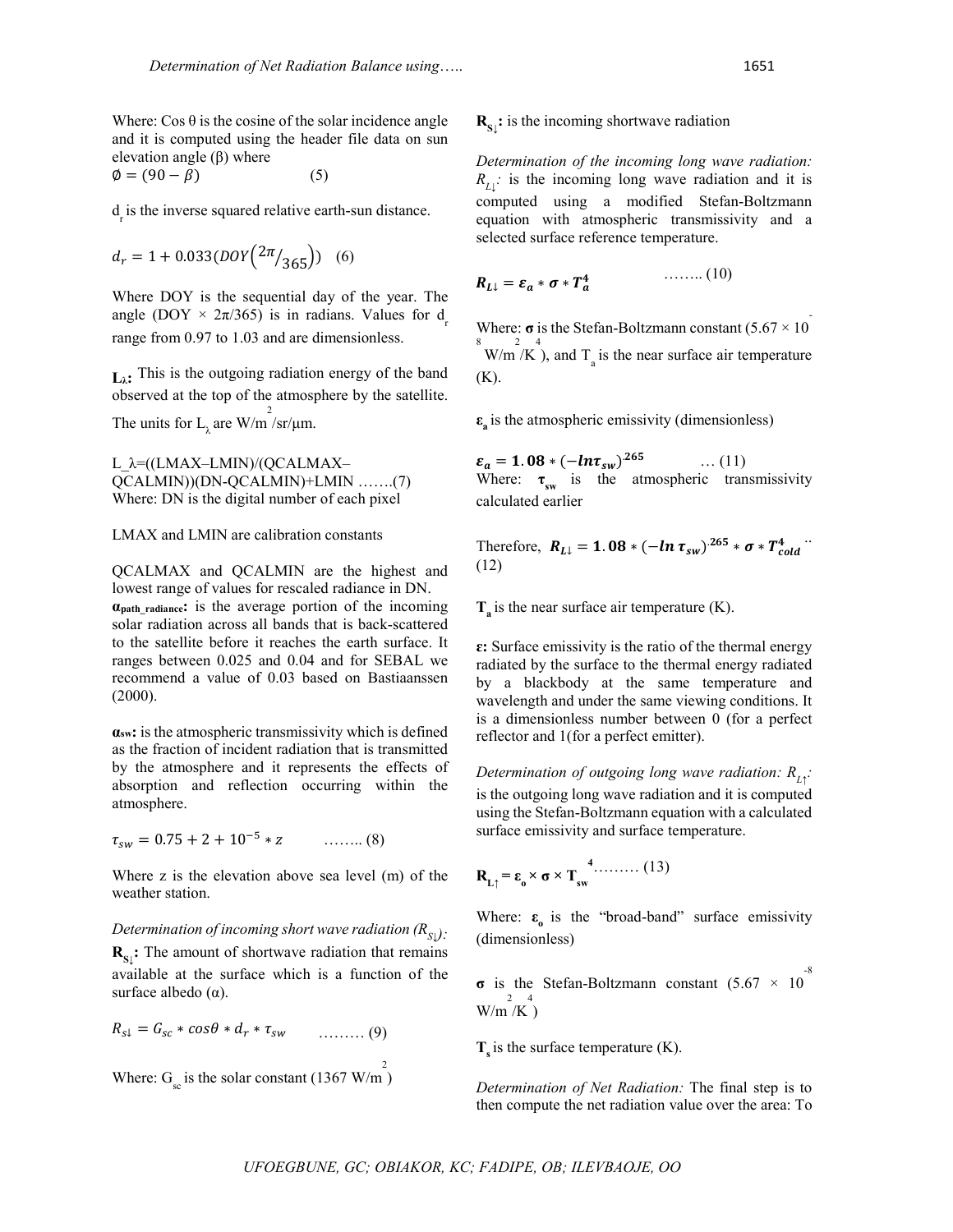obtain the net radiation (Rn) value from satellite images using SEBAL

 $Rn = (1 - \alpha) RS \downarrow + RL \downarrow - RL \uparrow - (1 \epsilon o$ ) $RL \downarrow (14)$ 

Where: **Rn**: Net Radiation; α: albedo of the areas; RS↓: incoming shortwave radiation; RL↓: incoming long wave radiation; RL↑: outgoing long wave radiation;  $\varepsilon_0$ : broad band surface emissivity (dimensionless)

#### **RESULTS AND DISCUSSIONS**

The results are given in the form of tables and figures. *Incoming Shortwave Radiation***:** The result of the incoming shortwave radiation over the area is given in the figure below. Figure 2 showed the result of the shortwave radiation incidented upon Odeda Local Government Area. The value ranged from 9.06 Wm-2 to 263 Wm-2 . Shortwave radiation, according to Bastiaanssen et al. (2002), ranges from 200- 1000w/m2 , to which this study conforms. Areas showing red colour on the map have high shortwave radiation values while areas with yellow colour have moderate shortwave radiation values. Areas with green colours on the map have low shortwave radiation value.



**Fig 2:** Incoming Shortwave Radiation

The places with red colour revealed places where evaporation as well as evapotranspiration occurred at its highest due to the higher amount of shortwave radiation received. Plants in these areas will thrive well due to exposure to direct sunlight which increases the rate of photosynthesis. The areas with medium values will thrive well but not as much as the areas that received higher values. Likewise for the areas with the low values, plants will grow well but not as well as those which received medium values of shortwave radiation.

*Outgoing Shortwave Radiation:* The result of the outgoing shortwave radiation is given in the figure 3. Figure 3 showed the result of the spatial computation of the outgoing shortwave radiation within Odeda Local Government Area. It revealed that the outgoing shortwave radiation emitted by the earth's surface ranged from 0.79 Wm<sup>-2</sup> and 23 Wm<sup>-2</sup>. These values obviously confirms that not all Areas showing red on the image such as the downward part of Apete as well as Isolu and Osiele are areas on the map which experienced high amount of outgoing shortwave radiation while areas with yellow colours such as Ariwo, Awaye, Ilugun etc. had moderate amount of outgoing shortwave radiation. The places with green colour represent areas where the outgoing shortwave radiation amount was lowest. These areas cover a good portion of the map and some of these areas include, Afo, Olodo, Araromi, Baase Iporo etc.



*Albedo of the Study Area:* The albedo of the study area is given in the figure 4. The surface reflectivity ranged from a value of 0.0028 to a value of 0.29. The mean reflectivity of the land cover surface was however 0.071. This implies that on average the land cover surface within Odeda has a reflectivity of 0.71% indicating very low reflectivity. This is reflected in the map above as the area is predominantly red (low). The albedo in Odeda LGA ranged from 0.0028 to 0.29. The lower range value of albedo is represented by red color; the middle range of value is represented by yellow while the highest value is represented by green color. A good and sizeable portion of the land received the lower portion of this range as observed from the image. This implied that Albedo along the areas with orange color was found to be 0.003 or a little higher. The yellow portion in the study area on the image was observed to be relatively scanty which implied an Albedo value of 0.15 or a little higher. Also, very small portion of the area received higher Albedo that is less than or equal to 0.29; these areas can be observed by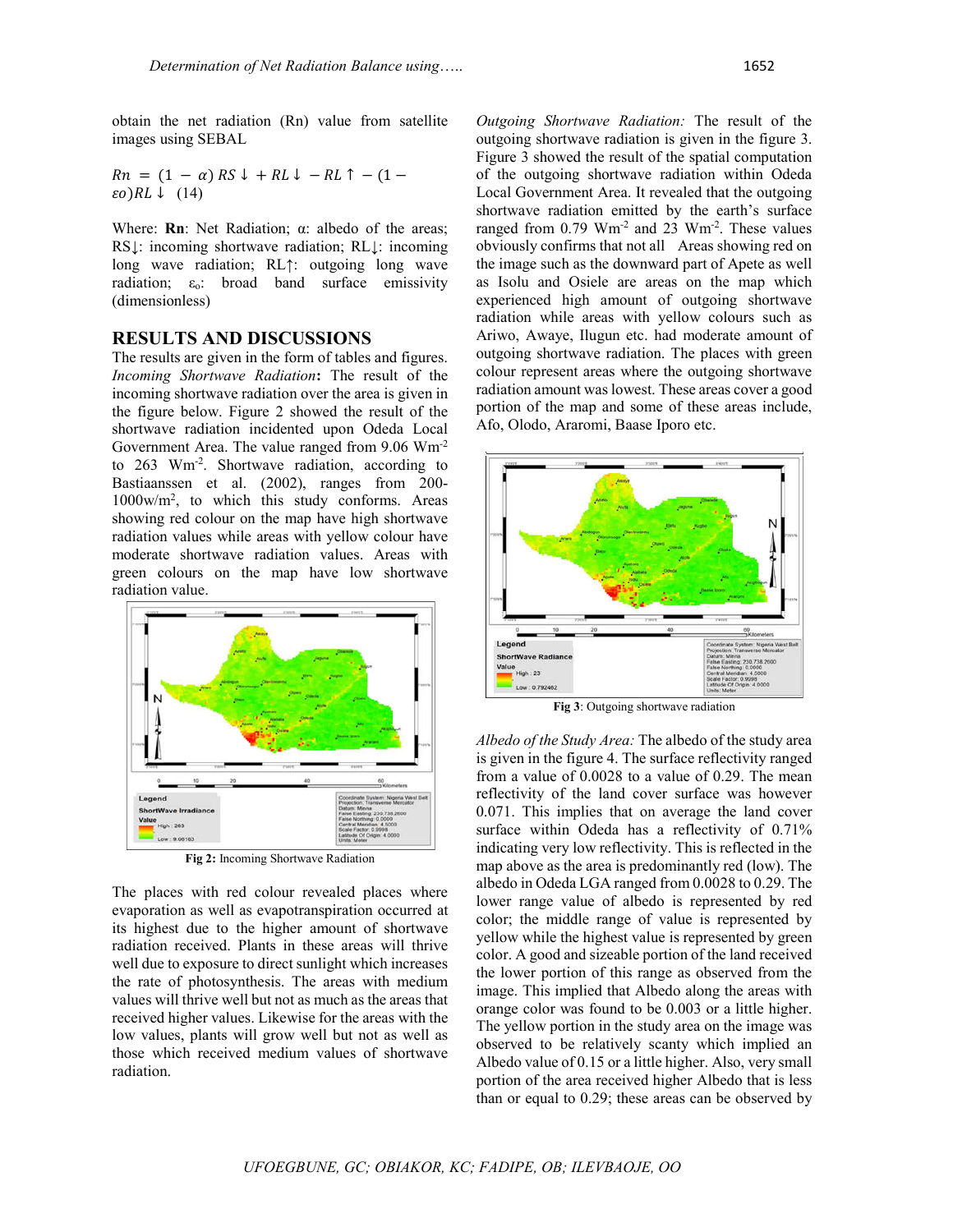green color on the image. Areas such as Akingbade, Olude, and Obantoko experience high albedo while areas with moderate albedo include Ikoto-Ajegunle, Agaru, Akintoye; while majority of the areas experience low Albedo, some of those areas include Orisemo, Soderu, Elegunmowo, Alagbada etc.



**Fig 4**: The Surface Albedo of the Area

*Incoming Long wave of the Area*: The result of the incoming long wave radiation is given in the figure5: The computation of the incoming long wave radiation within Odeda showed that the long wave radiation received by the Earth's surface was ranged between  $2.56$ wm<sup>-2</sup> and  $263$  w/m<sup>2</sup>. However, the mean shortwave radiance was 64.52 wm<sup>-2</sup>. Areas indicated red shows regions in the local government area experiencing high incoming long wave radiation; some of these areas include Awaye, Elegbada, Olude, Akingbade and Obantoko. Areas indicated yellow are areas with moderate incoming long wave radiation and some of these areas include Oguntoke, Okendi, Ajana etc. while areas indicated green in the image are areas with low incoming long wave radiation some of these areas include Asawo, Balekan, Jaguna etc



**Fig 5**: Incoming Long Wave Radiation

*Outgoing Long wave Radiation:* The outgoing shortwave radiation of Odeda Local government area is given in figure 6 below. The computation of the outgoing long wave radiation within Odeda (figure 6)

showed that the long wave radiation emitted by the Earth's surface within the study area was ranged between 0.22wm<sup>-2</sup> and 23wm<sup>-2</sup>. However, the mean long wave radiance was 5.64wm<sup>-2</sup>. There was more of outgoing long wave radiation in Odeda local government area. This was solely due to the wide spread high surface reflectivity over the area. Areas such as Onisemo, Osawo, Soderu, Bajela, Kemta, Imala etc., other areas in Awaye, kangudu, Olude, Elegbada are areas with high outgoing long wave radiation while some towns in Okendi, Ajana, Okeagbusi, Ariwo, Oguntoke are areas experiencing moderate outgoing levels of long wave radiation, while areas such as Bajela, Soderu, Majo, etc experience low outgoing long wave radiation values.



**Fig 6**: Outgoing Long wave Radiation

*Net Radiation Balance of the Study Area:* The net radiation of Odeda local government is given in the figure below figure 7. The net radiation balance of the study area was ranged between 630.83wm-2 and 684.68wm-2 . The mean value was however, 651.20wm-2 implying that on average, the net radiation flux was  $651.20$ wm<sup>-2</sup>.



**Fig 7**: The Net Radiation of Odeda Local Government Area

The net radiation is the energy which is responsible for making the earth habitable for man, animals and also plants; it's the energy that drives the activities of the